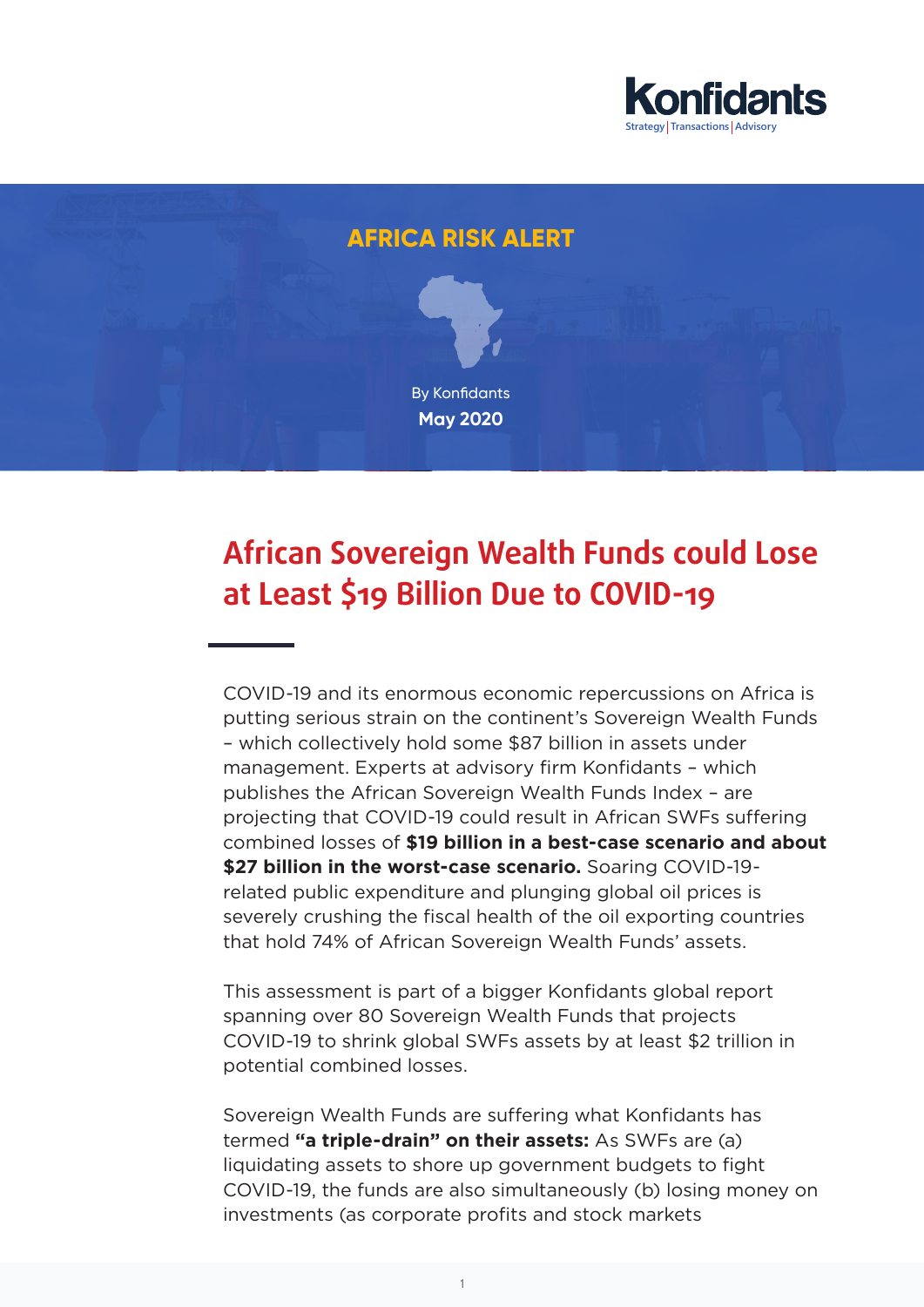tank) and (c) losing much of the annual funding allocations they receive in normal times (as a result of collapse in prices of the commodities that feed many SWFs, and the fiscal crunch starving non-commodity SWFs).

Ghana has already withdrawn \$219 million (48% of the Ghana Stabilization Fund) and Nigeria has withdrawn \$150 million (43% of Nigeria's Stabilization Fund), to shore up government budget. And Ghana's proposal to drawdown the Ghana Heritage Fund is being debated .

Although there are minimal disclosures, aside Ghana and Nigeria, on how other SWFs on the continent are spending to support government budgets, it is almost certain that substantial adverse effects will be revealed over the course of time – because of the "triple-drain" dynamics on their assets. "*We can already tell a lot from how many countries are seeking IMF support. Already, 8 out of the 14 African countries with active SWFs are seeking IMF help – an indication of the extent of their fiscal distress"* says Michael Kottoh, Managing Partner of Konfidants.

Even when oil prices were relatively higher before the crisis, Angola, Equatorial Guinea, and Gabon had already pursued IMF assistance. Since the crisis struck, Nigeria, Senegal, Rwanda, Gabon, and Ghana have also sought IMF help. Outside of Africa, some of the world's wealthiest SWFs are feeling the bite. In Q1 2020 alone, Sovereign Wealth Funds suffered \$1 trillion globally in combined losses . Norway's SWF – the world's largest SWF – lost \$113 billion in Q1 alone.

#### **African SWFs have massive exposure to ongoing COVID-19 oil-price slump**

- 9 out of 14 functional African SWFs derive their source of funding from hydrocarbons
- $\geq$  Oil-fed SWFs hold 74% of the continent's total asset under management
- 80% of total AUM are held as Stabilization and/or Future Generation Fund
- $\triangleright$  The continent's biggest fund Libyan Investment Authority which holds 68% of the continent's total AUM has most of its assets frozen following the post Arab Spring governance crisis.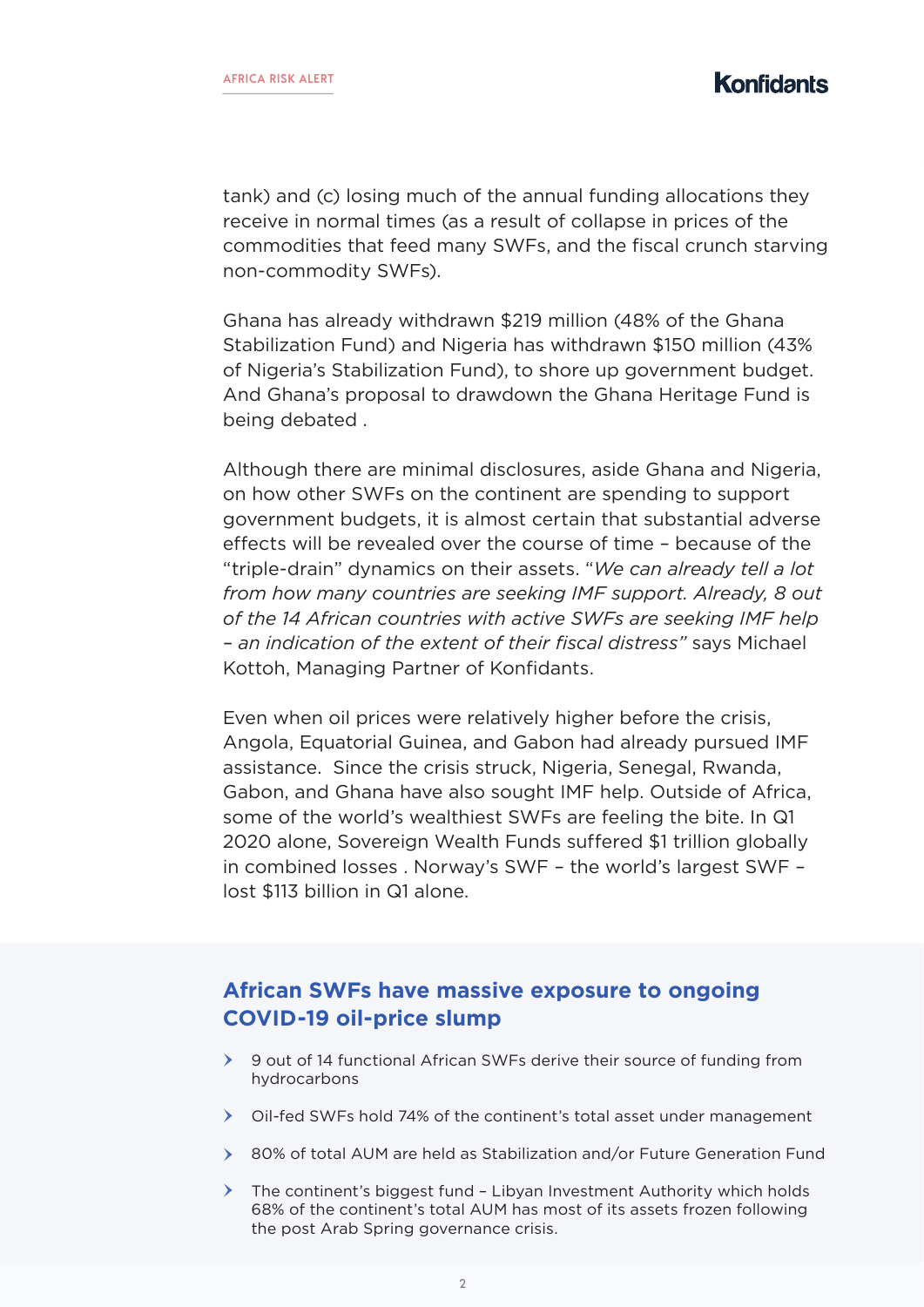Algeria's fund which was one of Africa's two largest funds was virtually depleted even before COVID-19 struck

#### **Different types of SWFs will be impacted differently**

The Konfidants analysis shows that **Stabilization Funds** will suffer the biggest impact in absolute terms – some risk being depleted to the last dollar if the crisis drags over the course of multiple budget cycles. **Savings/Future Generation Funds** could end up losing more money than Stabilization Funds in the short term – because they have bigger exposures than Stabilization Funds to the massive wealth evaporation and volatility going on in the world's stock markets. **Strategic Investment Funds** will likely suffer the least impact – although for a while many will struggle to perform their core task of crowding-in private capital.

#### **Recovery prospects for SWFs**

How long will it take funds to recover their asset values? How soon will they be replenished by governments? It is not easy to tell but we project that in a best-case scenario, it will take at least 4 years for SWF assets to recover to pre-crisis valuation levels. Replenishment of funds will depend on the recovery rate of commodity prices to pre-crisis level, speed of recovery from the recession, and speed of recovery of government finances – all of which depend on recovery from the pandemic.

While we can expect most funds to eventually replenish, nothing is guaranteed. Algeria is a cautionary tale of what could befall Sovereign Wealth Funds in the event of a prolonged fiscal crisis combined with plunging oil prices. Algeria's fund, which was previously Africa's largest SWF was virtually depleted even before COVID-19 struck. While Stabilization Funds are more prone to such depletion, governments ought to ensure that SWFs – especially Future Generation Funds – are secured against depletion even in the worst of times. For now, we expect most African SWFs to be impacted but not depleted – especially in light of the IMF support that has given governments some fiscal space. However, if the pandemic prolongs over multi-year